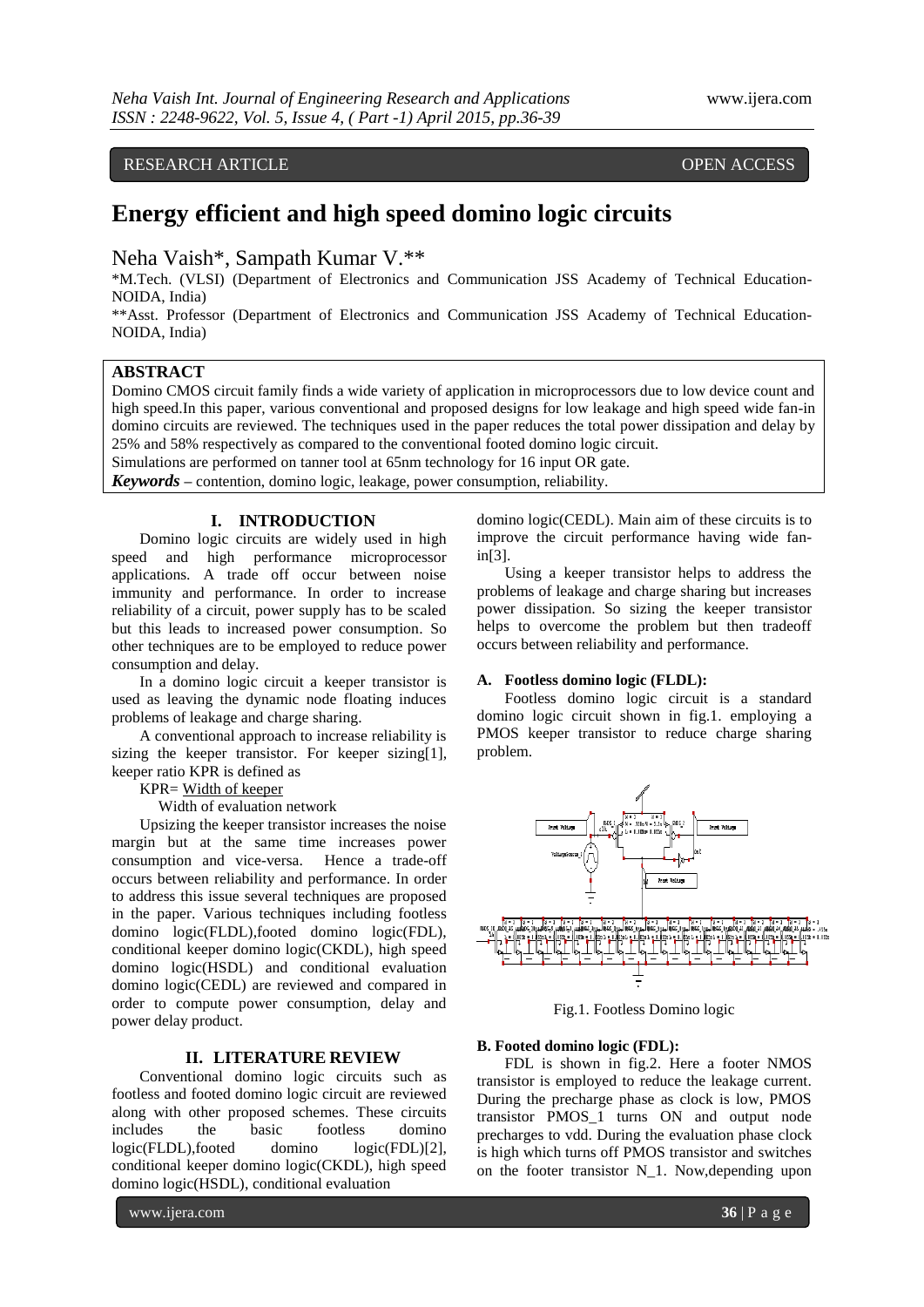the evaluation network, output swiches to low or high. This technique reduces power consumption but at the same time increases delay.



Fig.2. Footed Domino Logic

#### **C. Conditional keeper domino logic (CKDL):**

CKDL is shown in fig.3. In this technique two keepers are employed, small transistor(with small sizing) k1and other large transistor(with large sizing) k2[4]. As the clock goes high k1 is ON, after delay of two inverters keeper k2 goes ON only if output of NAND gate goes LOW. NAND output is low only if both delayed inverters and dynamic node are HIGH. Here size of k2 is kept larger than k1 to improve noise margin of the circuit.

Main drawback of this circuit is delay increases due to two inverters and NAND gate[5].



Fig.3. Conditional keeper Domino Logic





Fig.4. High Speed Domino Logic

As evaluation phase begins, clock goes HIGH, transistor P3 turns ON and the keeper transistor P2 turns OFF. Hence reducing the contention between the keeper and evaluation network. After the delay transistor P3 turns off. Depending upon the evaluation network transistor N1 may turn ON hence turning ON P2 i.e. if output of evaluation network goes high, it turns ON N1. This circuit has better speed.

Drawback of this circuit is if noise increases at input, dynamic node may get discharged giving false output.

#### **E. Conditional Evaluation Domino Logic (CEDL)**

Conditional Evaluation Domino Logic[6]. (CEDL**)** is another domino logic circuit shown in fig.5.



www.ijera.com **37** | P a g e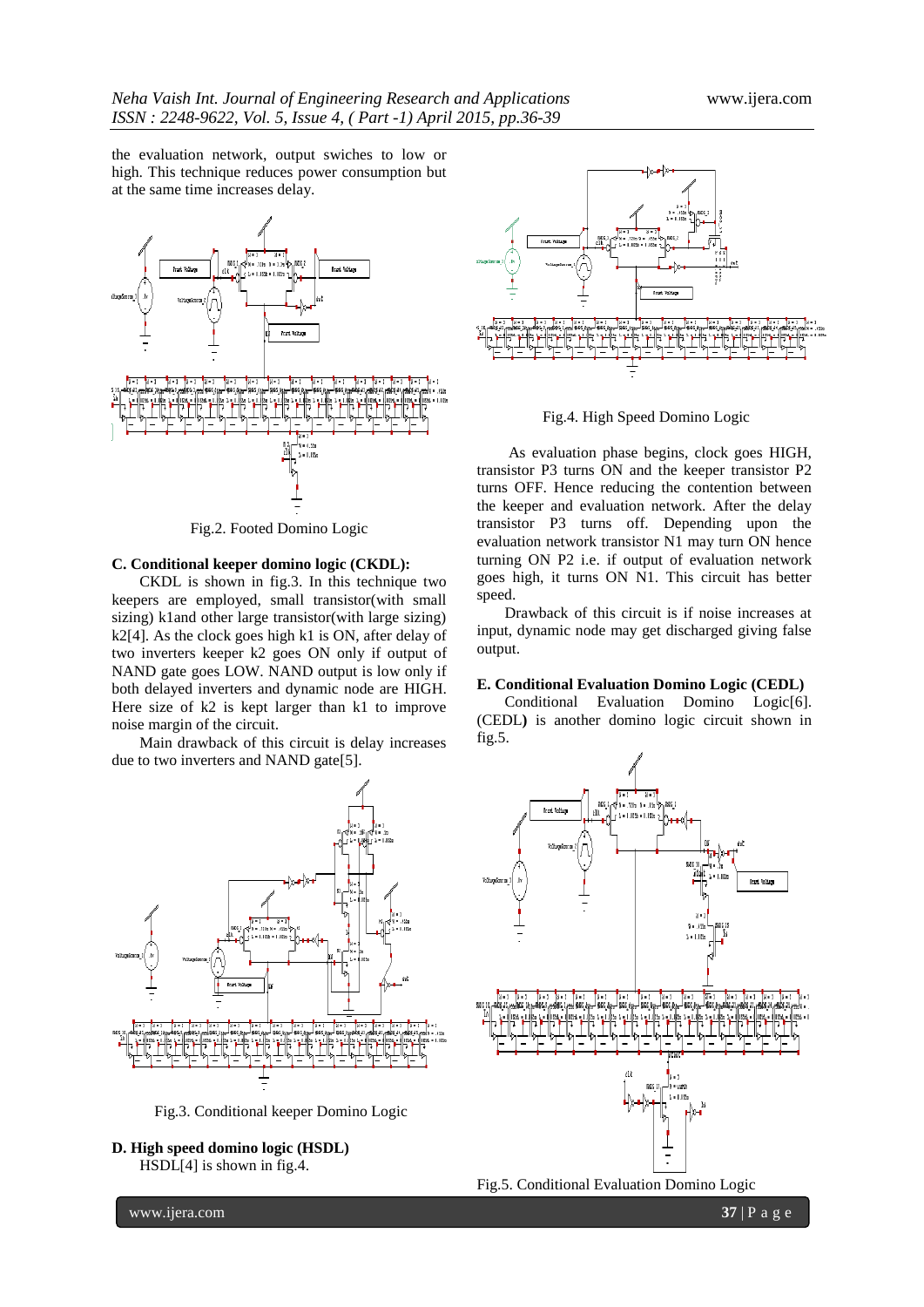Here stacked NMOS transistors N2, N3 are used to evaluate the circuit which turns ON conditionally. As clock goes HIGH during evaluation phase for a delay of two inverters, transistor N1 remains OFF hence we get high voltage value at NFOOT node. Voltage at NFOOT node could be increased or decreased by sizing footer transistor N1 and evaluation network. If N1 is upsized voltage at NFOOT node decreases and upsizing evaluation network increases voltage at NFOOT node. This effect is shown in fig.6.,transistors in evaluation network are swept from 1um to 4um with constant footer width. As sizing increases NFOOT increases.



Fig.6. Delay versus evaluation network sizing

#### **III. SIMULATION AND PERFORMANCE COMPARISION**

All the above topologies are simulated on tanner tool (TCAD) at 65nm technology model. Supply voltage used is 0.8V, temperature is 27 degree Celsius. Wide fan-in 16 input OR gate is used as benchmark circuit at 1 GHZ frequency.

Power, delay and power delay product are computed through simulations.

Power consumption is measured when one input is HIGH and discharges the precharge node.

Delay from input (IN1) to output (VOUT) is measured where all other inputs remain at zero. Fig.7 shows the waveform of input, clock, output and dynamic node voltage for 16 input OR gate of HSDL logic style.



Fig. 7 HSDL waveform for 16 input OR gate



Fig. 8 CEDL waveform for 16 input OR gate

Fig.8 shows the waveform of dynamic node voltage, inputs, clock, NFOOT node and output for 16 input OR gate of CEDL logic style.